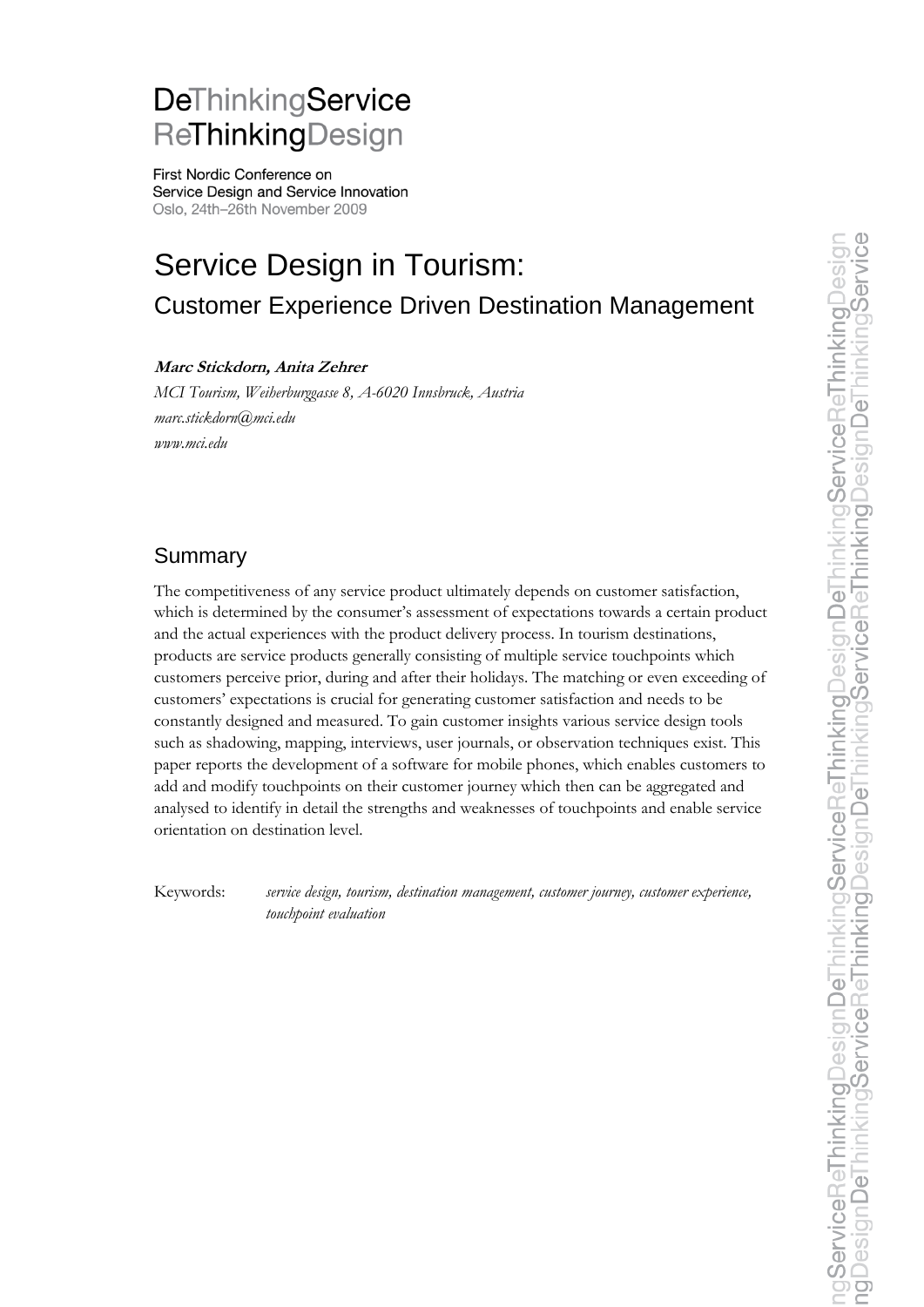### Introduction

Tourism is a service-intensive industry focusing on the customers" service experiences not only during their stay, but also prior and subsequent to it. Since most tourism products are booked and paid for in advance, customers have to rely on the accuracy of accessible information. However, besides the information provided first-hand by tourism service providers, communication technologies enable customers to share product reviews through respective websites. People with common interests already interact through the internet using web blogs, chats, review websites and open communities focusing on special interest tourism or certain destinations (cp. Stickdorn 2007, Kirby 2006, Schertler 2006). As Holloway noted (2004, p. 197-198):

*"Information and communication technology, as it is now known, has come to play a key role in all elements of the marketing mix, and the new term recognizes the importance of communication in the interface between a business and its customers. Electronic, or "online" communications have become affordable and practicable for even the smallest SMEs, and no sector of the travel industry is unaffected by this revolution."*

But not only is the travel industry affected by the development - likewise are the customers, learning how to use these new information and communication technologies to their interest. These so-called prosumers are not longer only consuming information, but rather producing and sharing it with an open community (cp. Freyer 2009, Geser&Markus 2008). In this regard, customer rating websites become more and more popular. Tourism rating websites provide customers with open access to customer reviews in parallel with a real-time price comparison regarding transportation, accommodation, or leisure and recreational activities. Hence, the perceived service product quality emerges as the crucial factor not only for the ensuing customer satisfaction, but also for the purchase decision of potential customers of tourism products (cp. Zehrer 2009, Stickdorn 2009, Pechlaner et al. 2004, Getz&Carlsen 2000, Morrison et al. 1999, Thomas et al. 1999, Smallbone et al. 1999).

In Europe 99% of all tourism companies employ less than 250 employees and 94% employ even fewer than six employees (cp. EC 2003). In most parts of the world, the tourism industry is dominated by SMEs and has developed into a fragmented industry (cp. Pechlaner et al. 2004, Getz&Carlsen 2000, Morrison et al. 1999, Thomas et al. 1999, Smallbone et al. 1999, Buhalis&Cooper 1998). The tourism sector with its relatively low market entry barriers is comparatively attractive for SMEs, since various types of tourism firms require only minor capital investments, few staff and low operating costs. Furthermore, motivations for setting up a business in tourism are often determined beyond reasons like profit or security, but rather refer to lifestyle, location, and leisure preferences (cp. Getz&Carlsen 2005, Ateljevic&Doorne 2000, Getz&Carlsen 2000). Many tourists prefer hostels, bed & breakfasts, and likewise smaller establishments, due to the authentic experience of the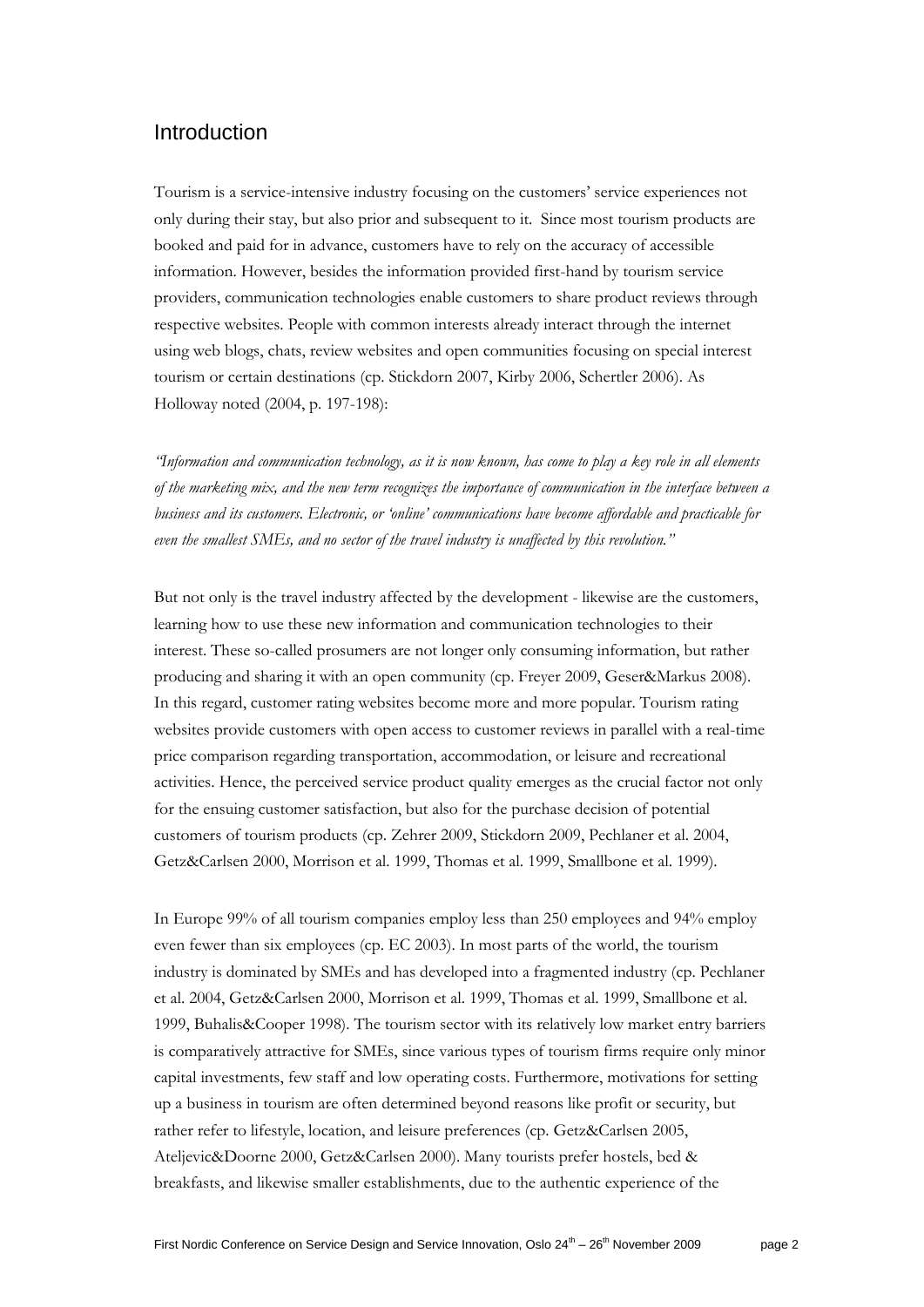tourism product, which hereby can be intensified through genuine contact with local residents (cp. Zehrer 2009, Miettinen 2007, Wanhill 2000). However, the fragmented tourism sector involves not only and above-average proportion of SMEs and relatively low market entry barriers, but also low growth rates, weak internationalisation, and relatively poor qualification levels (cp. Pechlaner et al. 2004). Tourism SMEs are hence confronted with competitive disadvantages, such as poor economies of scale and scope, minimum potential for diversification and innovation and limited access to capital markets. Nevertheless, smallsized tourism service providers can face these identified weaknesses through a persistent service-orientated structure, a comprehensive offer of authentic tourism products and the consistent improvement of the perceived service quality, along with the recent development of tourism rating websites (cp. Zehrer 2009). The constant and effective improvement of service quality thus provides an opportunity in particular for small- and medium-sized enterprises (SMEs) to compete with larger competitors and even tourism chains, given that the purchase decision is increasingly dependent on the assessment of other tourists complementing - if not to some extent even substituting - the service providers" own marketing communication.

Hence, the competitiveness of any service product ultimately depends on the customer satisfaction, which is determined by the consumer's assessment of expectations towards a certain service product and the actual experiences with the service process – the perceived service quality. Various approaches have been introduced within the service sector to improve service performance and quality. As a consequence, the adoption of a so-called service orientation has become of increasing interest for service providers in recent years. A firm"s service orientation is a decisive factor in the improvement of profit, growth, and both customer and employee satisfaction and loyalty (cp. Zehrer 2009, Lytle&Timmerman 2006, Fitzsimmons&Fitzsimmons 2001, Lynn et al. 2000, Heskett et al. 1997, Johnson 1996, Rust et al. 1996, Schneider&Bowen 1995, Henkoff 1994). For most leisure tourists, their holidays are of superior value regarding both, the temporarily limited time period per year and the investment of financial resources long before the actual service is consumed. Hence, tourism products are always a matter of trust and the purchase of them highly depends on certain expectations regarding the desired experiences, evoked by all available information, both first-hand from the tourism industry as well as by reviews from other customers. Discrepancies between these sources cause mistrust, while compliance produces trust towards respective products. In the future, the perceived product quality, its consequent public assessment and a reliable marketing communication make or break the success of tourism products (cp. Zehrer 2009, Stickdorn 2009, Becher 2007).

#### Destination Management

Tourism products are service products, generally consisting of multiple services and thus often referred to as a service package or bundle. Characteristically these bundles are build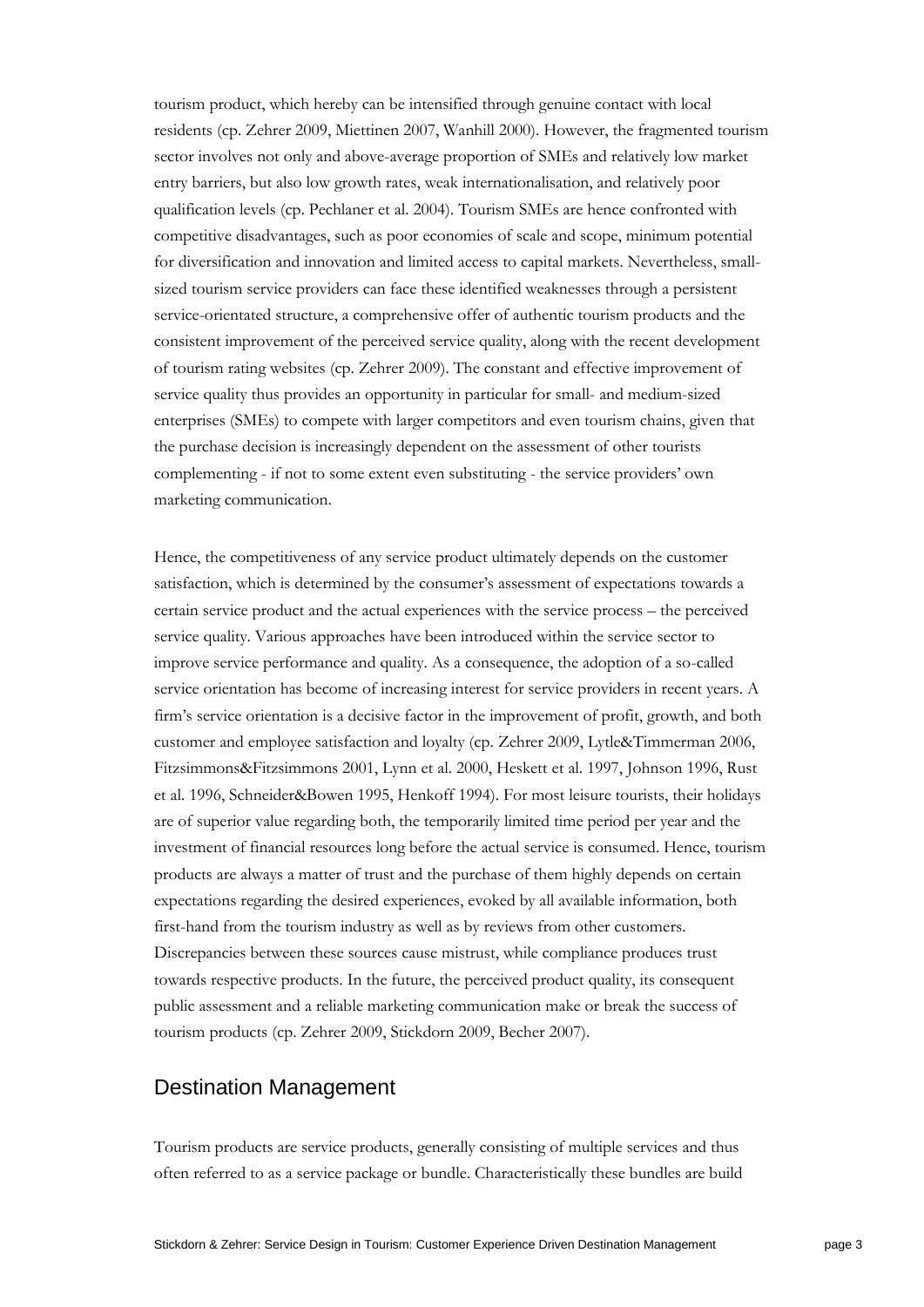around a main (or core) service, framed by auxiliary (or peripheral) services as add-ons (cp. Kandampully 2002, Grönroos 2001, Normann 2000). Moreover, tourism product bundles are seldom provided by one single service provider, but are rather linking together various services offered by different regional SME service providers. Since the perceived product quality of tourism products relies on a complex structure of local service providers, a holistic view on tourism products as tourism destinations gains importance (cp. Buhalis 2000, Weaver and Oppermann 2000, Buhalis and Cooper 1998, Palmer and Bejou 1995). Each experienced service within a destination affects the image of a tourism destination and consequently also the holistic perceived service quality of it. The fundamental product in tourism is the destination experience and thus competition centres on destinations (cp. Ritchie&Crouch 2000). Buhalis (2000) refers to destinations as "*amalgams of tourism products, which offer an integrated experience to consumers*". Bieger (2005) defines a destination as a

*"geographic area (community, region, country, continent) that the respective visitor (or a visitor segment) selects as a travel destination. It encompasses all necessary amenities for a stay, including accommodation, catering, entertainment, and activities. It is therefore the actual competitive unit within incoming tourism which must be run as a strategic business unit."*

Nevertheless, Bieger"s definition still lacks the important delimitation of the geographic area (cp. Wachowiak 2006). The size of a destination depends on the distance the tourist travels towards it, i.e. the farther the source market, the larger is the target destination (cp. Luft 2007, Dettmer et. al 2005). Beyond the travel distance and the destination environment, the travel motivation of respective tourists influences the determination of a destination, e.g. tourists hiking in a national park define a whole region (national park) as their destination, while wellness-tourists may narrow their destination on a spa resort (cp. Luft 2007).

Successful destinations combine diverse services, which can be structured as the 6 A"s of tourism destinations: Attractions can be natural (e.g. mountains, lakes, beaches), artificial (e.g. landmark buildings, amusement parks) or cultural (e.g. ritual places/events). Accessibility refers to both the transport to and within a certain destination. Amenities characterise all services facilitating a convenient stay, e.g. accommodation, gastronomy or leisure activities. Available packages refer to the availability of service bundles to direct the tourists" attention to certain unique features of a respective destination. Activities refer to the tourists" travel motives available within the destination both active ones (e.g. hiking, swimming, and skiing) and passive ones (e.g. sun bathing, wellness). Ancillary services are those services of daily use, which are not primary associated with tourism (e.g. health care, post and telecommunication) (cp. Opaschowski 2002, Althof 2001, Buhalis 2000, Freyer 2000).

Although these services are provided by various decentralized companies within a destination, a holistic destination management is crucial for a sustainable tourism success.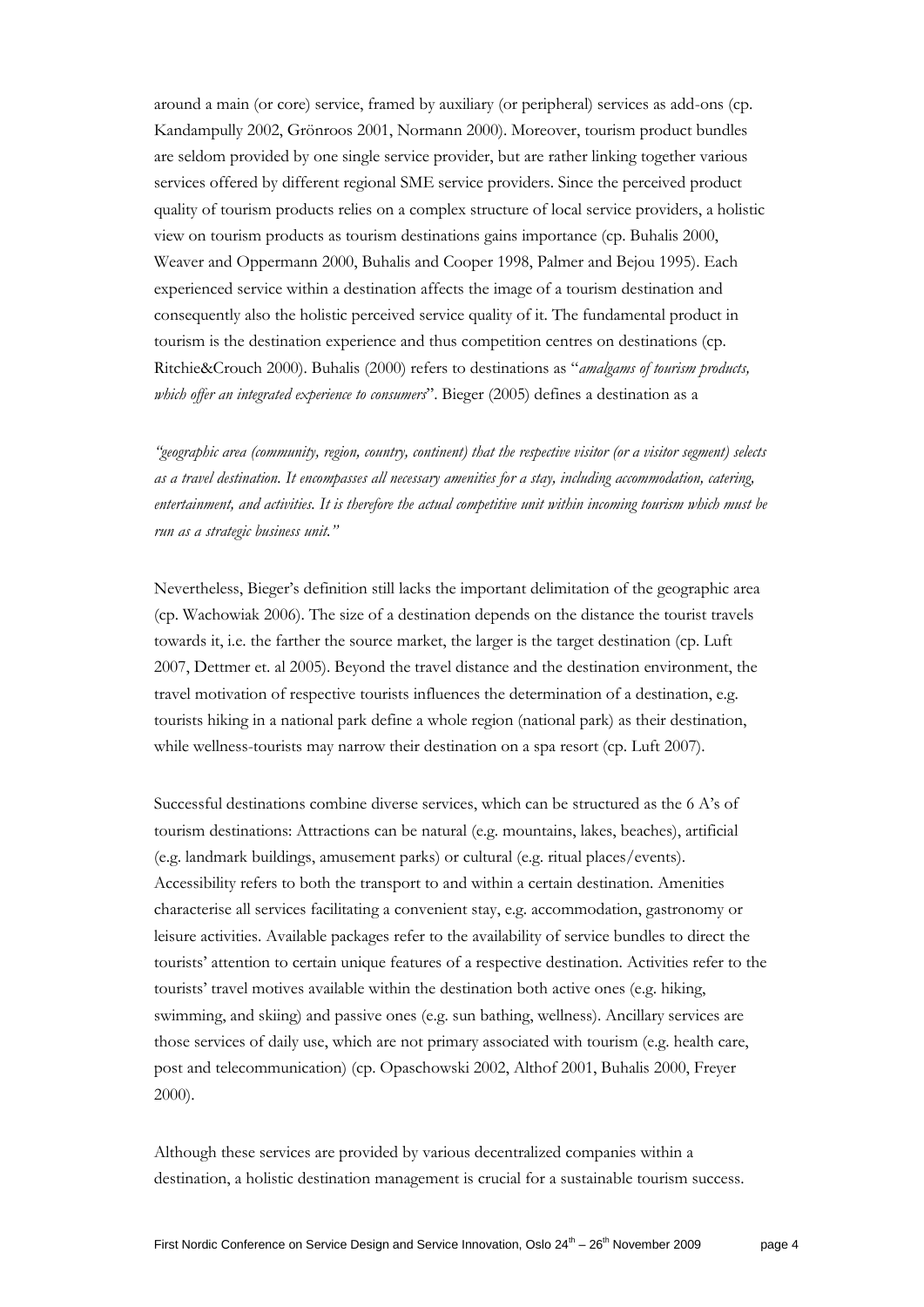Hence, destinations need to be equated with business organisations following four major managerial functions, at best coordinated by destination management organisations (DMOs): Strategic planning refers to a destination"s coordination capability, which involves the development, implementation and monitoring of a long-term strategy, market analyses and market positioning. Product development is a key function of DMOs, including the packaging of available services to saleable tourism products, creation of new products, provision of an information system (e.g. databases, information offices), supervision of product quality, staff training and organisation of tourism activities and events. Representation of interests is a superordinate function of DMOs with the objective of reconciliating the destination"s stakeholders" interests both among themselves and external. Marketing is one of the more advanced core functions seeking to establish a superior destination brand to enhance communications, public relations and sales, since strong destination brands increase the reliability of products quality. Furthermore, few DMOs assume operative functions, such as environmental management, disaster planning or heritage resource conservation (cp. Beritelli 2006, Jamieson 2006, Bieger 2005, Dettmar 2005, Müller 2002, Klemm 1983).

The variety of stakeholders along with the coordinative character of destinations involves an almost intrinsic conflict of interest, since sustainable destination management presupposes a consistent branding, although the service providers in the same line of business compete with each other. Hence, one challenge for successful destination management is to align these individual interests of stakeholders into an efficient cooperation (cp. Fischer 2009, Wiesner 2008, Bieger 2005).

#### Service Design for Destinations

Service design is an emerging discipline in tourism. The persistent service and customer orientation of tourism business along with an increasing body of academic experience in both tourism and service design research provides a mutual benefit of service design and tourism (cp. Zehrer 2009, Stickdorn 2009, Strnad 2008, Miettinen 2007).

Online customer reviews, declining brand loyalty of regular customers and the complexity of tourism products facilitates the emerging focus on the perceived product quality as the key success factor for tourism. Therefore, a holistic view on tourism products as a homogenous tourism destination gains importance, requiring a likewise holistic analysis of all sequencing touchpoints between customers and service providers within the complex tourism product (cp. Stickdorn 2009, Buhalis 2000, Weaver&Oppermann 2000, Buhalis&Cooper 1998, Palmer&Bejou 1995). A respective analysis needs to include not only touchpoints during the actual service period, but also within the pre- and post-service period. Pre-service touchpoints evoke certain expectations about a particular service product, regardless whether these touchpoints are first-hand between customers and service providers, apparently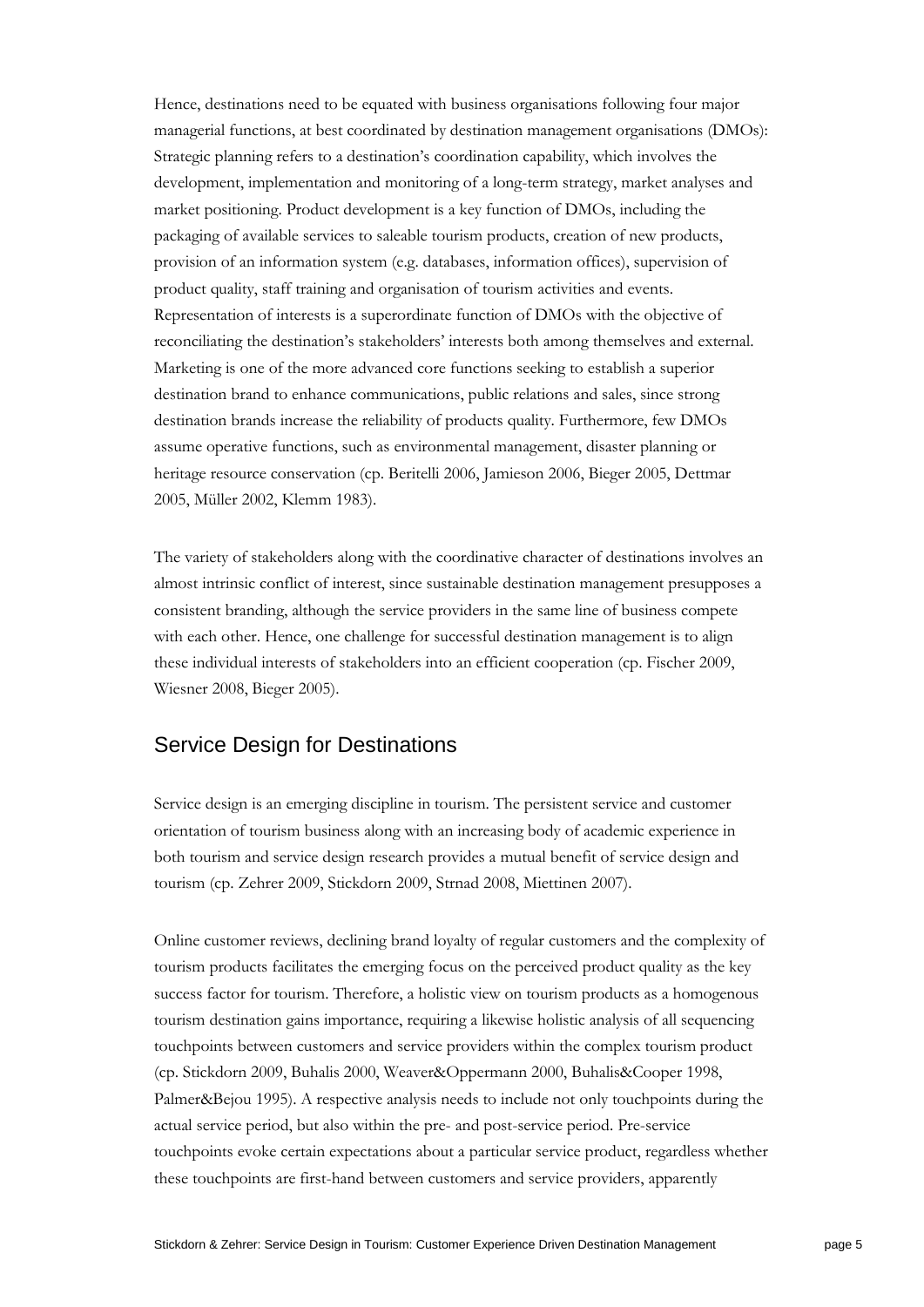including all related marketing communications, or indirectly through reviews, such as wordof-mouth or the previously mentioned customer evaluations on web 2.0 platforms (cp. Stickdorn 2009, Egger 2005, Holloway 2004, Schweda 2004, Buhalis 2003).

During the service period, customers experience the product with all their senses and compare these subconsciously with their expectations towards them. The matching or even exceeding of their expectations is crucial for generating customer satisfaction (confirmation), while inequality leads to dissatisfaction (disconfirmation). This process-oriented model of customer satisfaction (confirmation and disconfirmation paradigm) is widely accepted as an applicable approach to measure customer satisfaction (cp. Sureshchandar et. al. 2002, Matzler 1997, Oliver 1997, Oliver 1980). Thereby, several authors indicate three types of independent variables, each one contributing to a certain extent to overall customer satisfaction (cp. Vavra 1997, Deschamps&Nayak 1996, Johnston 1995, Gale 1994, Dutka 1993). These basic, performance and excitement factors, differ in their levels of expectations and their ultimate influence on the overall satisfaction (the holistic perceived product quality). Basic factors are characterised by a high level of expectation but low impact on the overall satisfaction. Hence, basic factors are required by customers and their absence or bad performance leads to dissatisfaction, while only in exceptional cases a superior achievement of basic factors contributes significantly to the overall satisfaction. The impact of performance factors on the overall satisfaction is proportional to their expectations and thus can be classified as unimportant and important ones. Excitement factors are defined by a low expectation level but high impact on overall satisfaction. Their presence immediately results in a higher overall customer satisfaction, although they cannot compensate unfulfilled basic factors. Applying this concept on service design methods, leads to the perception of touchpoints as variables (basic, performance and excitement factors) contributing to the overall customer satisfaction, indicating the perceived product quality (cp. Stickdorn 2009, Matzler 1997, Vavra 1997, Deschamps&Nayak 1996, Johnston 1995, Gale 1994, Dutka 1993, Oliver 1997, Oliver 1980). A satisfied guest is not only more probable to return and eventually even becomes a loyal customer, but is also more likely to recommend the respective product. This is crucial for their reviews in the post-service period both face-toface and online, which in return influence the purchase decisions of potential customers in their pre-service period (cp. Geser&Markus 2008, Egger 2007).

While particularly in the tourism sector the construction of services aiming to create memorable and satisfying customer experiences is not new, the intentional design of service experiences as a distinctive management discipline with its own principles, methods and tools can be said to be a new approach (cp. Zehrer 2009). This is true particularly with regard to the holistic and interdisciplinary approach of service design (cp. Mager 2009, Kimbell 2008, White 2008). The initial point of service design is the customer and thus it is essential to gather adequate knowledge about their travel motivation, and to learn more about which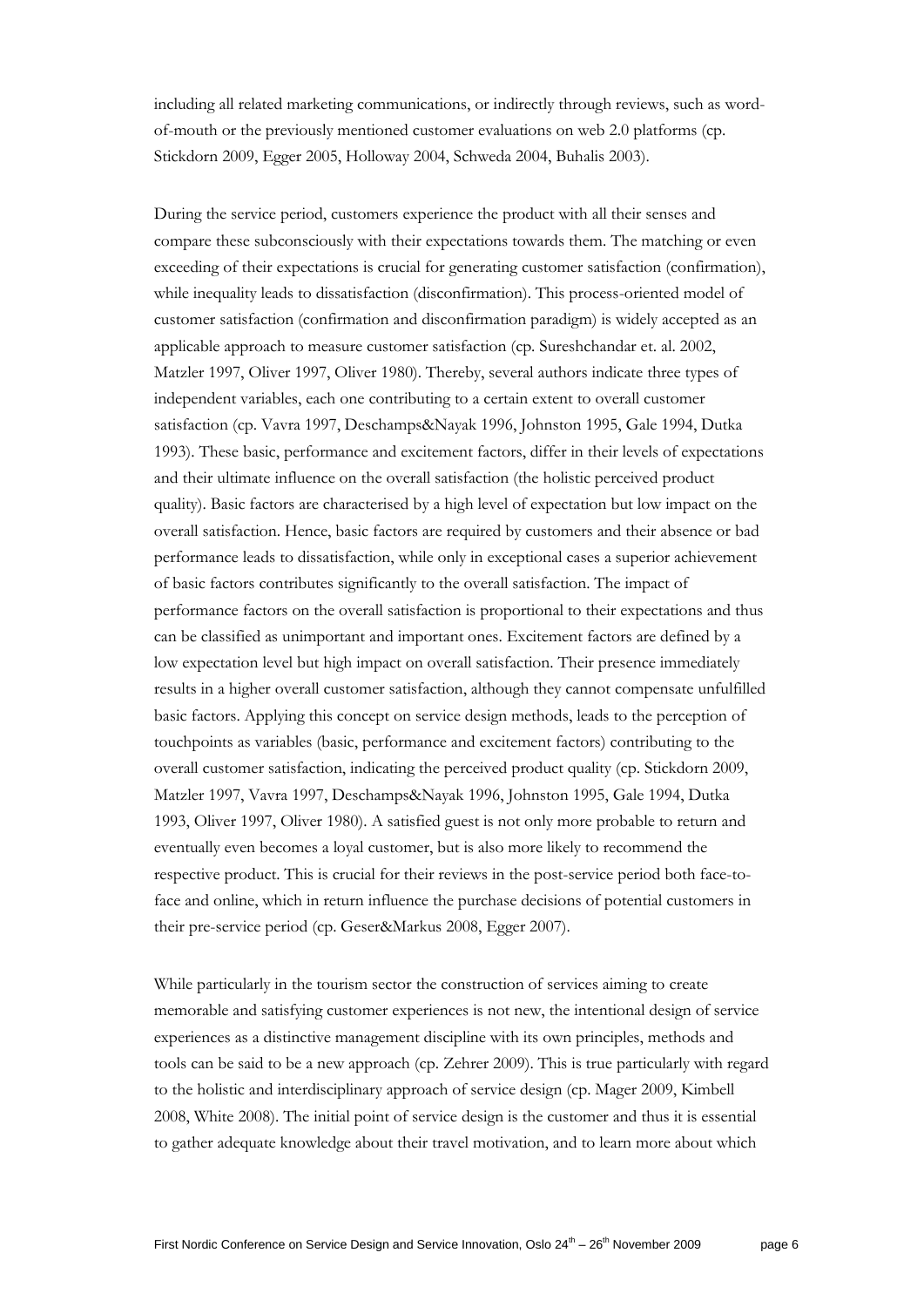constituent services compose their respective product bundle and which service products are key factors for success or failure of the relevant tourism product bundles.

Although the naming varies in literature, the service design process is principally structured in four stages. Initial phase, often named exploration or discovering, is mostly an analysis of both the existing product and the present customers (cp. Mager 2009, Stickdorn 2009). While the complexity of destinations as tourism products hinders the first, there are various methods and tools applicable for gaining insights of the latter one. In service design present customer segments are mostly visualised through personas (cp. Mager 2009, Strnad 2008, Saffer 2006, Pruitt&Adlin 2006). Personas illustrate identified customer segments through stereotypes, based on ethnographic fieldwork and/or quantitative analyses, and thus picture these in a more conceivable manner for the subsequent creative stages of a service design process (cp. Merholz et al. 2008, Miettinen 2007, Best 2006, Mager 2004).

The analysis of tourism products is exceedingly difficult, caused by the diverse customer groups with various travel motivations within the very same destination (e.g. business vs. leisure tourists), the disparate composition of each respective service process composed of different services offered by different service providers and multifaceted hierarchical touchpoint structure. The latter refers to the arrangements of possible touchpoints within a destination. Service moments subsume service touchpoints, which may be combined in terms of space, time and topic, e.g. touchpoints within a certain hotel in a destination (cp. Koivisto, 2009). However, the assessed customer journey proves to be a promising method to gain customer insights of complex tourism products.

### The assessed customer journey

Especially in the tourism field, the fundamental idea of the customer journey becomes obvious. A customer experiences a service process consisting of certain touchpoints, just as the journey of a traveller follows a track with certain milestones (cp. Stickdorn 2009, Lane 2007). A customer journey includes not only direct touchpoints between customers and a respective service provider, but also indirect ones, such as the mentioned review websites. In fact, mostly these indirect touchpoints constitute the starting point of a customer journey in tourism by attracting the attention of tourists to a certain destination (e.g. tourism review websites, tourist guide books, travelogues or mouth-to-mouth). The very same touchpoints which are used in the pre-service period to gain information about certain products can be used in the post-service period to publicly disseminate information and opinions of the selected product, which thus in return influence other customers in their pre-service period as described at an earlier stage. The customer journey as a bottom-up approach illustrates the service process from a customer perspective, rather than a top-down service process conceptualisation. Hence, customers define which touchpoints are notable and which ones they ignore or overlook. To gain customer insights of this user-centred approach, there are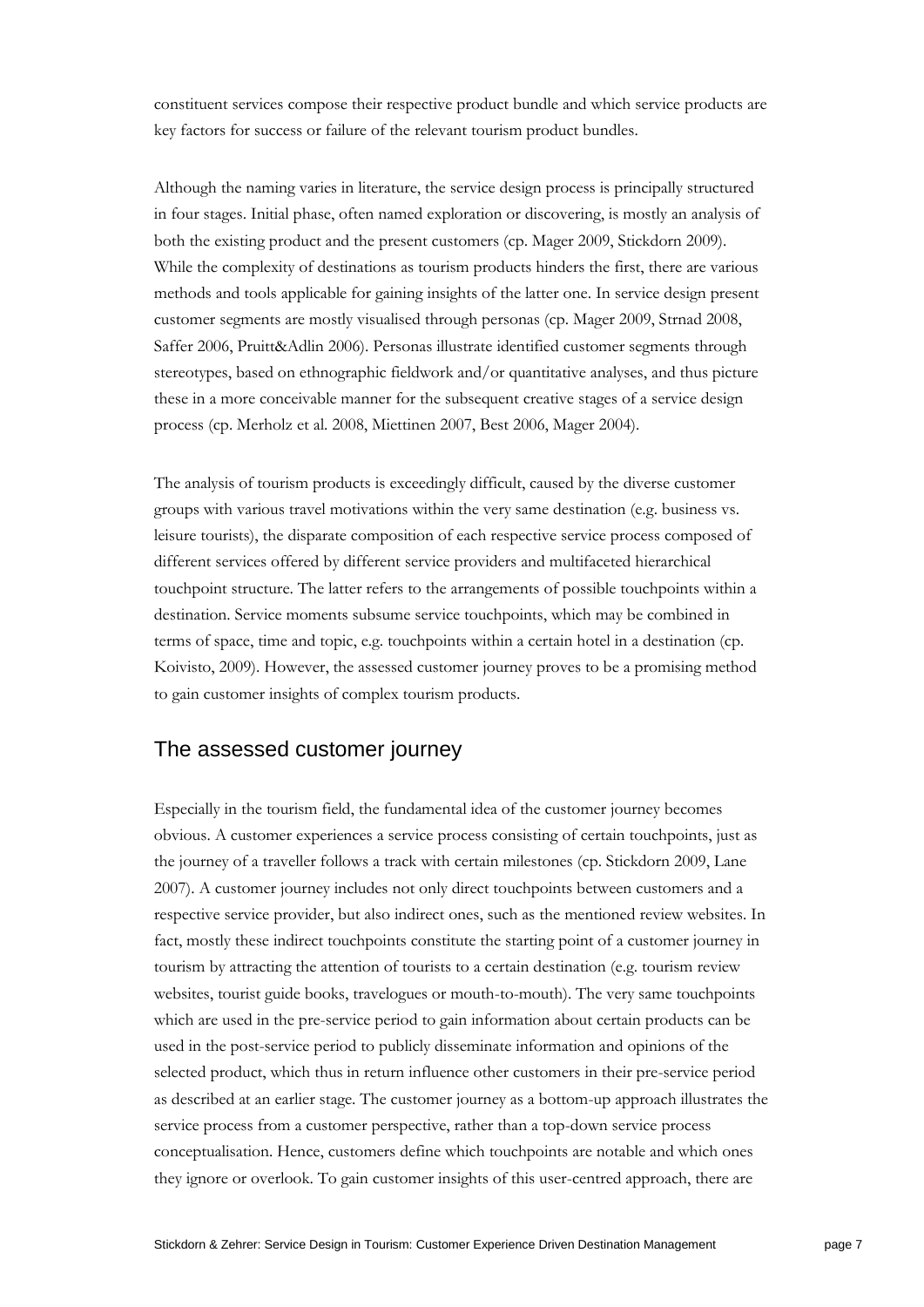various service design tools available, such as shadowing, mapping, interviews, user journals, or observation techniques (cp. Partício et. al. 2008, Merholz et al. 2008, Strnad 2008, Miettinen 2007, Best 2006, Mager 2004). However the complexity and dimension of customer journeys in tourism meets the limits of the named methods. The customer journey analysis provides another benefit for the complex service structures of tourism products, since it can reveal peculiar touchpoint sequences of customer groups. Therefore, customer journey analyses can deliver additional information for customer groups and the development of more detailed personas.

The following figure demonstrates a touchpoint analysis, based on the examination of several customer journeys with similar service processes in a hotel. Although this example is extremely simplified, it visualises the concept of the assessed customer journey.



Figure 1: The Assessed Customer Journey (Source: own illustration based on Stickdorn 2009, p. 260)

customer reviews impact other customers in their pre-service period

The outer boxes represent an indirect touchpoint, which in this case is a hotel rating website, but alternatively could be anything the service provider cannot influence directly, from mouth-to-mouth advertising to newspaper articles or television reports. The inner boxes correspond to any touchpoints upon which the service provider has an impact. However, considering the complexity of tourism products, it must be remembered that rarely all touchpoints within the service period are under direct control of the service provider, as indicated earlier. Nevertheless, in trying to keep the example simple, these touchpoints have to be seen as exemplary in nature rather than true to detail. The numbers in the vertical arrows underneath each box stand for the mean values of each respective touchpoint as rated by the customers on a scale from minus 5 to plus 5. Therefore, negative values represent bad experiences with the particular touchpoint, while positive ones indicate satisfying ones. Moreover, the horizontal arrows illustrate the aforementioned confirmation and disconfirmation paradigm of customer satisfaction. The touchpoints of the pre-service period build up the customer expectations towards the service product, which are later confirmed or disconfirmed by the perceived experiences of the very same product and result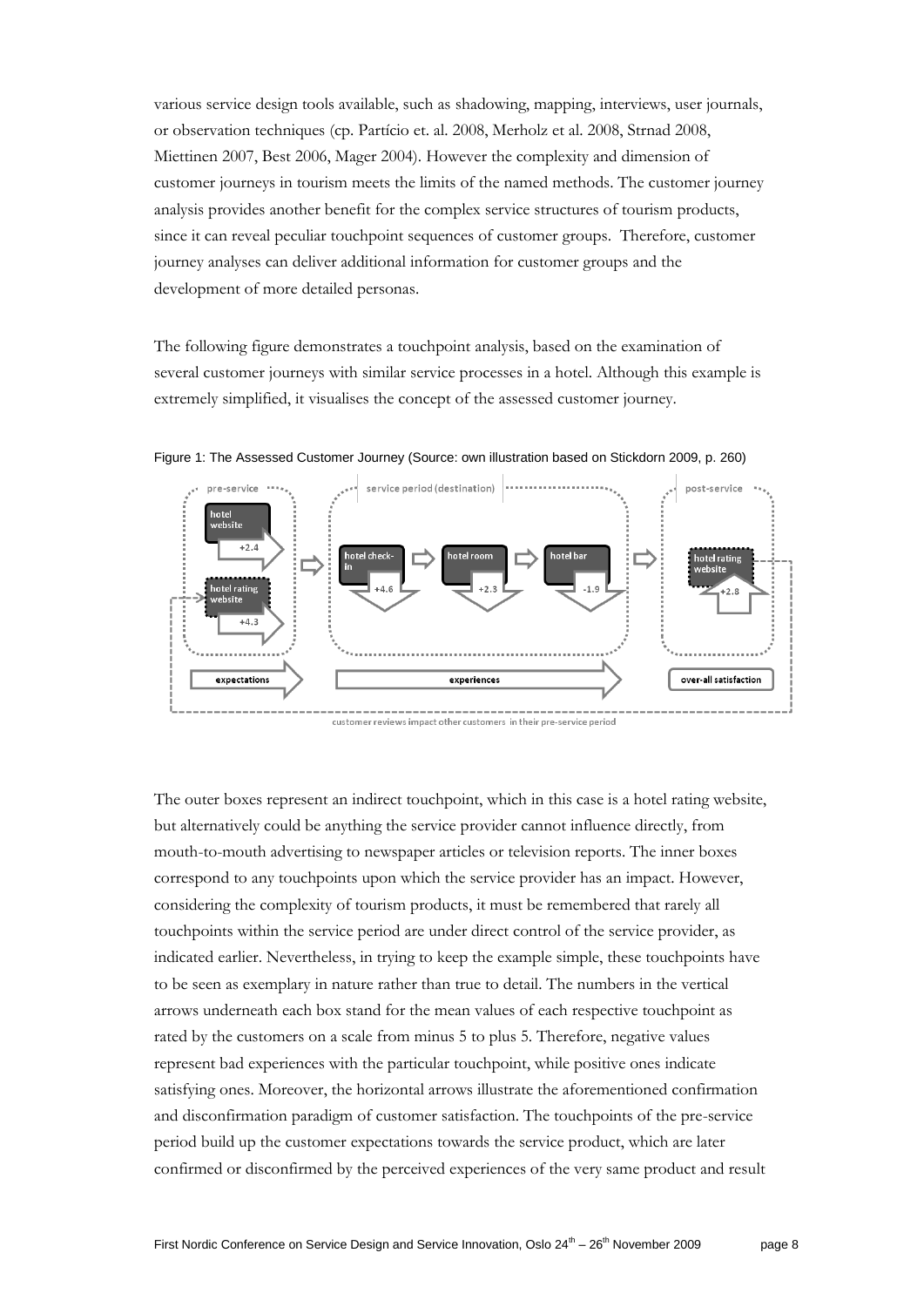in over-all satisfaction or dissatisfaction with the whole product. Considering the indirect touchpoints, the over-all rating influences other customers through media or word-of-mouth by information-producing consumers, the so-called prosumers. The respective touchpoint ratings thereby provide a review of each touchpoint"s satisfaction within the service process and allow identification of critical incidents. Incident-oriented methods are based on the assumption that customer satisfaction derives from the judgment of concrete incidents during the service delivery process (cp. Bitner et al. 1990). Critical incidents are touchpoints with the lowest, even if not negative, rating. Hence, these incidents should be the starting point for a constitutive service design process. In this simplified example, it would be the hotel bar with a mean assessment of -1.9. However, the touchpoints with the highest rating also deem a closer examination, since they are most beneficial to the overall satisfaction and therefore can be seen as profit drivers causing follow-up visits and online evaluation highlights, such as the hotel check-in in the example. The distinction between basic, performance and excitement factors is crucial for the correct interpretation of the evaluation (cp. Stickdorn 2009).

Beyond the customer journey it is also important to reveal the touchpoint sequence from the perspective of service providers to allow a holistic analysis and thus reveal the associated backstage processes (cp. Teboul 2006). Only when the underlying processes are uncovered, the real complexity of service processes becomes apparent and hence permits an effective improvement, redesign or innovation. However, considering the complexity and dimension of destinations as tourism products, the variety of diverse customer groups and the extensive method of the assessed customer journey, currently available tools of gaining customer insights permit only fragmentary analyses.

#### Document and assess customer journeys with mobile devices

This paper reports a research project of the Management Center Innsbruck – MCI Tourism, financed by the Tyrolean science fund (Tiroler Wissenschaftsfonds) and the hardware kindly supported by mobilkom Austria. The project aims to enable service designers - and in later project stage even customers autonomously - to capture customer journeys digitally with ordinary mobile phones. Ever more mobile phones support features like taking pictures or videos, voice recording or even locating geographic positions with GPS. Since the approach of the assessed customer journey consequently follows a bottom-up approach, it is reasonable to delegate the identification and assessment of touchpoints to the customers, using mobile phones as devices to gain structured and genuine customer insights (cp. Stickdorn 2009). The outcome of this project is a prototype for a software for mobile phones to capture customer journeys and a means to aggregate and analyse these journeys, according to the concept of the assessed customer journey.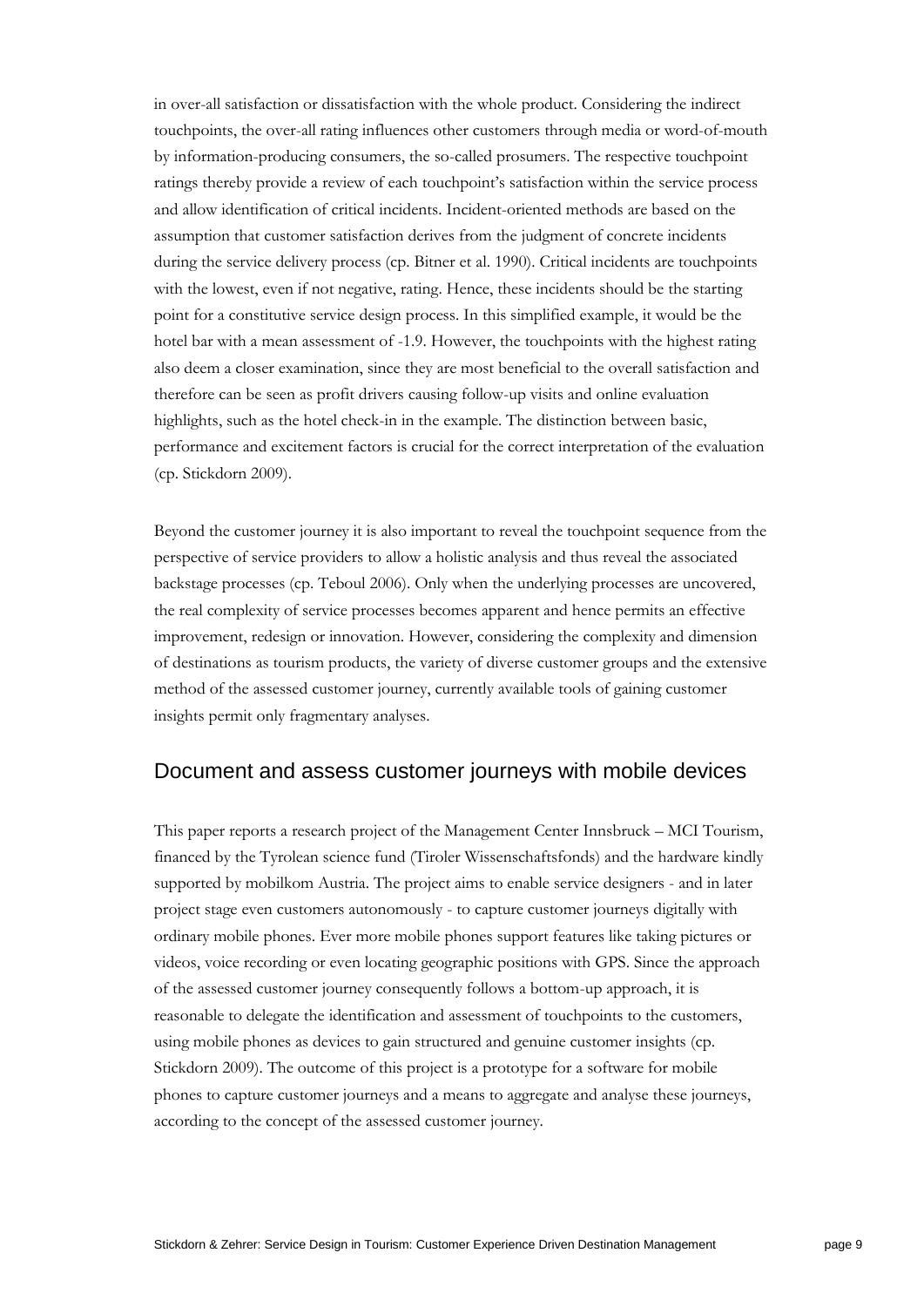The mobile tool is an application for mobile phones, which enables the customer to add and modify touchpoints. When adding new touchpoints a dynamic database, generated by the names other customers used for touchpoints, proposes name suggestions for each new touchpoint to standardise the naming. Besides data automatically saved when adding touchpoints, such as date, time and position (GPS), the customer is able to add text to each touchpoint for a more detailed description. Furthermore, the software allows adding photos, videos and voice recordings for a more convenient and detailed touchpoint description. Since the evaluation of touchpoints is induced by multifaceted factors, each picture, video or voice recording can be tagged as having a positive or negative impact on the evaluation – simply by tapping a good or bad smiley button. Fig. 2 provides an overview about the procedure of the touchpoint documentation and assessment by customers with a mobile device.

The following figure demonstrates a touchpoint analysis, based on the examination of several customer journeys with similar service processes in a hotel. Although this example is extremely simplified, it visualises the concept of the assessed customer journey.



Figure 2: Procedure of documentation and assessment of a touchpoint sequence by customers (Source: own illustration)

The captured customer journeys are then aggregated with the analysing software and the touchpoints are clustered according to the respective service moments (e.g. service providers), as illustrated in fig. 3.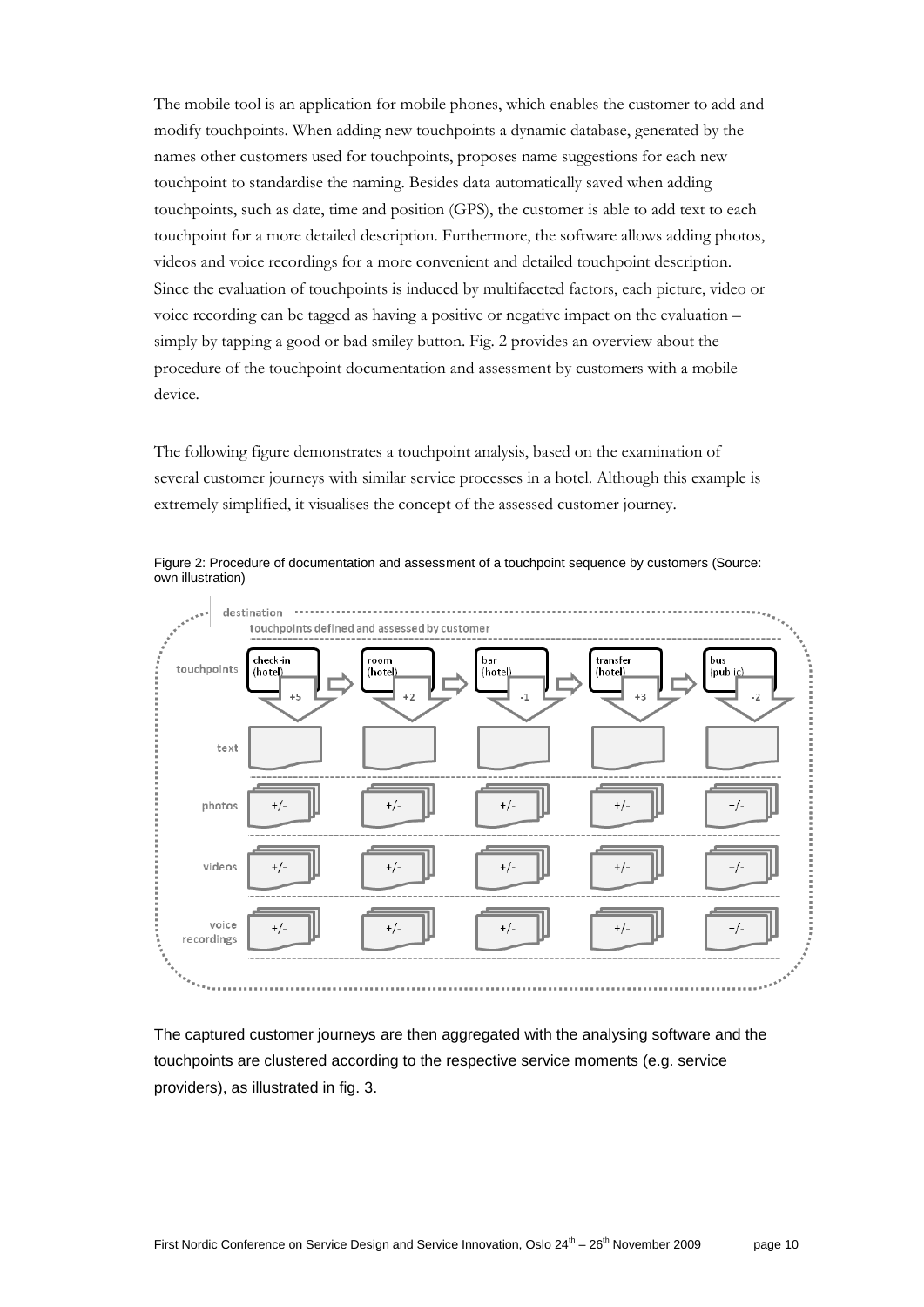#### Figure 3: Example of an assessed customer journey in a winter destination (Source: own illustration)



Based on the customer"s expectations towards a destination (product expectations), the customer assesses and documents each touchpoint, which then can be combined in service moments and hence as well get evaluable. Through the digitalisation of the customer journey, service designers are enabled to deal even with most complex tourism products, gaining a straightforward scheme of the service processes within a destination from a genuine customer perspective, differing service moment or touchpoint sequences of various customer groups and detailed information for each respective touchpoint. Critical touchpoints both exceedingly positive and negative ones can be the initial starting points for a subsequent design process. The consolidated documentation then permits service design consultants to identify in detail the strengths and weaknesses of touchpoints.

Furthermore, the raised GPS-data allows a geographical analysis of touchpoint evaluations and touchpoint sequences, which are highly valuable information for geographically widely distributed tourism products, such as national parks, ski resorts or zoos. These data enables a mapping of touchpoint sequences in combination with duration timeframes between respective touchpoints.

Although the possibility of gaining these accurate, structured and genuine customer insights is alluring, the delegation of identifying and assessing touchpoint sequences towards the customer assumes the risk of inaccuracy, e.g. as a result of absence motivation. Besides financial incentives, and with particular attention to tourism and the needs of tourists, a rather intrinsic motivation would be preferable. One possible solution would be the free of charge offer of an online or printed photo album or rather travelogue as an outcome and in return of the documented customer journey. Moreover, this approach underlies the common limitations of mobile research tools, since only web and mobile phone affine persons come into consideration as target groups for research objectives.

However, as a result of the phenomenon widely known as Web 2.0, the tourism business is undoubtedly facing a radical change as discussed earlier (cp. Egger 2005, Holloway 2004, Buhalis 2003). People with common interests already interact through web blogs, chats, review websites and open communities focusing on special interest tourism or certain destinations (cp. Stickdorn 2007, Kirby 2006, Schertler 2006). But not only is the travel industry affected by the development - likewise are the customers, as they learn how to use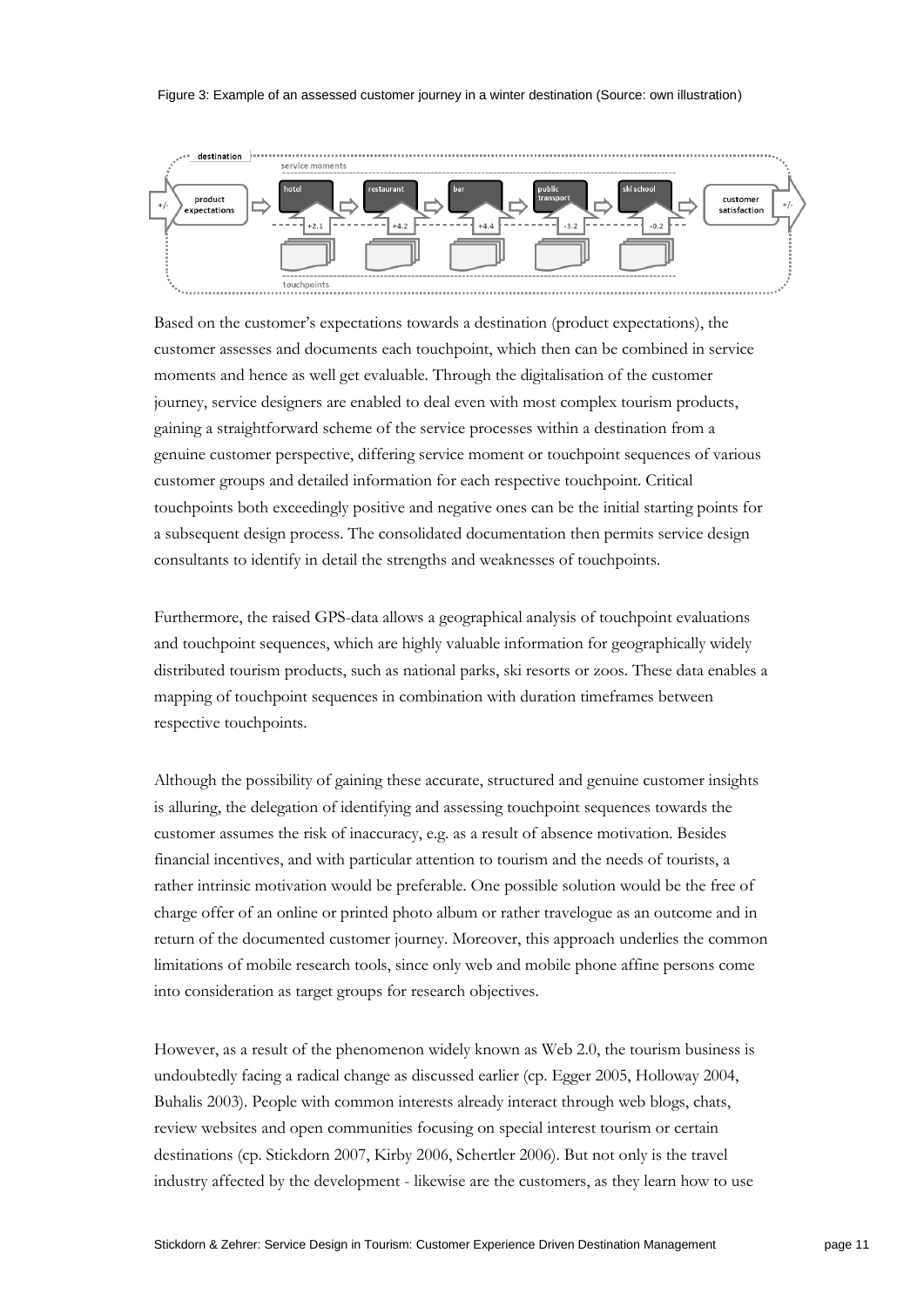these new information and communication technologies to their own interests. These socalled prosumers are not longer only consuming information, but rather producing and sharing it with an open community (cp. Freyer 2009, Geser&Markus 2008). This development certainly reduces the mentioned limitation over time, since the bias of excluding non-new-media-affine persons declines.

## Conclusion

Tourism is a service-intensive industry that is dependent on the quality of customers" service experiences and their consequent assessments of satisfaction or dissatisfaction. From a demand perspective, the new tourist is increasingly well informed, more quality sensitive, and more willing to quickly react towards shifts in the tourism market following postings on tourism rating websites. Hence, the perceived service product quality emerges as the crucial factor in the pre-purchase phase of tourism products (cp. Zehrer 2009, Stickdorn 2009, Pechlaner et al. 2004, Getz&Carlsen 2000, Morrison et al. 1999, Thomas et al. 1999, Smallbone et al. 1999). From a supply perspective, the constant and effective improvement of service quality provides an opportunity in particular for the small- and medium-sized structured tourism industry to compete with larger competitors. The adoption of a so-called "service orientation" by tourism businesses has thus become of increasing interest in recent years as a crucial factor in the enhancement of profit, growth, customer satisfaction, customer loyalty, and satisfaction. However, destinations generally consist of multiple services often referred to as service packages or bundles, which render service orientation more difficult to perform.

A useful technique for visualising the service-delivery process is the so-called critical incident technique, which helps identifying and documenting the various touchpoints of customers within a destination. Since the approach of the assessed customer journey consequently follows a bottom-up approach, it is reasonable to delegate the identification and assessment of touchpoints to the customers, using mobile phones as devices to gain structured and genuine customer insights (cp. Stickdorn 2009). The outcome of this project is a prototype for a software for mobile phones to capture customer journeys which can then be aggregated and analysed by destination service providers. The consolidated documentation permits service design consultants to identify in detail the strengths and weaknesses of touchpoints and enable a service orientation on destination level. Furthermore, raised GPS-data allows a geographical analysis of touchpoint evaluations and touchpoint sequences, which are highly valuable information for destinations. The discussed software may not only be used in the tourism field, but can equally be applied in other service-related industries as the fundamental characteristics of services - be it a tourism service or a non-tourism service - are such that the project outcomes developed here might well be applicable to a service orientation and service design in a variety of service industries (such as banking or financial services).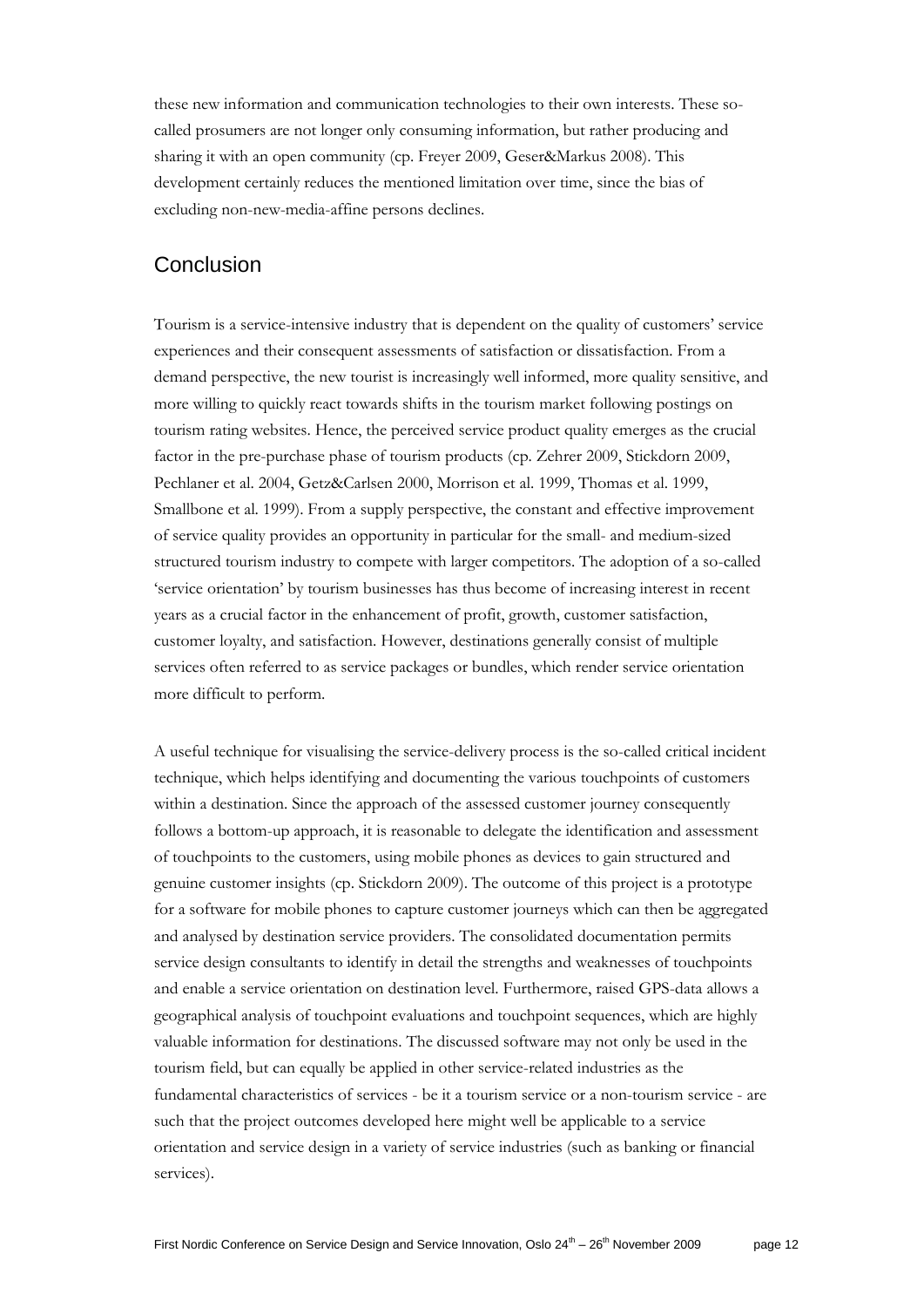### References

- Althof, W. (2001). Incoming-Tourismus, 2. Auflage. München: Oldenbourg Wissenschaftsverlag GmbH.
- Ateljevic, I. and Doorne, S. (2000). "Staying Within the Fence: Lifestyle Entrepreneurship in Tourism", Journal of Sustainable Tourism, 8 (5), pp. 378–392.
- Becher, M. (2007). Entwicklung eines Kennzahlensystems zur Vermarktung touristischer Destinationen, Wiesbaden: Deutscher Universitäts-Verlag/GWV Fachverlag GmbH.
- Beritelli, P. (2006). "Herausforderung Destinationsentwicklung und Destinationsmanagement", in: Siller, H., Zehrer, A. (eds.), Schriftenreihe Tourismus- & Freizeitwirtschaft. Innsbruck: Studia Universitätsverlag.
- Best, K. (2006). Design Management: Managing Design Strategy, Process and Implementation, Lausanne: AVA Publishing SA.
- Bieger, T. (2005). Management von Destinationen, 6. Auflage. München: Oldenbourg Wissenschaftsverlag GmbH.
- Bitner, M.J., Booms, B.H. and Tetreault, M.S. (1990). "The Service Encounter: Diagnosing Favourable and Unfavorable Incidents", Journal of Marketing, 54 (1), pp. 71-84.
- Buhalis, D. (2000). "Marketing the Competitive Destination of the Future", Tourism Management, 21 (1), pp. 97-112.
- Buhalis, D. (2003). eTourism Information technology for strategic tourism management, Harlow: Pearson Education Limited.
- Buhalis, D. and Cooper, C. (1998). "Competition or co-operation? Small and medium sized tourism enterprises at the destination", in Laws, E., Faulkner, B. and Moscardo, G. (eds.), Embracing and Managing Change in Tourism, London: Routledge, pp. 324-346.
- Deschamps, J.-P. and Nayak, P.R. (1996). Produktführerschaft Wachstum und Gewinn durch offensive Produktstrategien, Frankfurt and New York: Campus.
- Dettmer et. al. (2005). Managementformen im Tourismus, München: Oldenbourg Wissenschaftsverlag GmbH.
- Dutka, A. (1993). AMA Handbook for Customer Satisfaction, Lincoln IL: American Marketing Association.
- EC (2003). European Competitiveness Report 2003, available at http://ec.europa.eu/enterprise/enterprise\_policy/competitiveness/doc/comprep\_2003\_ en.pdf, accessed 21 Oct. 2008.
- Egger, R. (2005), Grundlagen des etourism Informations- und Kommunikationstechnologien im Tourismus, Aachen: Shaker Verlag.
- Egger, R. (2007). "Cyberglobetrotter Touristen im Informationszeitalter", in Egger, R. and Herdin, T. (eds.), Tourismus Herausforderung Zukunft, Vienna: Lit Verlag, pp. 433-451.
- Fischer, E. (2009). Das kompetenzorientierte Management der touristischen Destination Identifikation und Entwicklung kooperativer Kernkompetenzen, Wiesbaden: Gabler.
- Fitzsimmons, J.A. and Fitzsimmons, M.J. (2001). Service Management: Operations, Strategy, and Information Technology, Boston: McGraw-Hill.
- Freyer, W. (2000). Ganzheitlicher Tourismus, Beiträge aus 20 Jahren Tourismusforschung. Dresden: FIT.
- Freyer, W. (2009). Tourismus-Marketing, Munich: Oldenburg Wissenschaftsverlag.
- Gale, B.T. (1994). Managing Customer Value, New York: The Free Press.
- Geser, G. and Markus, M. (2008). Prosumer im Tourismus, Hamburg: ITD-Verlag.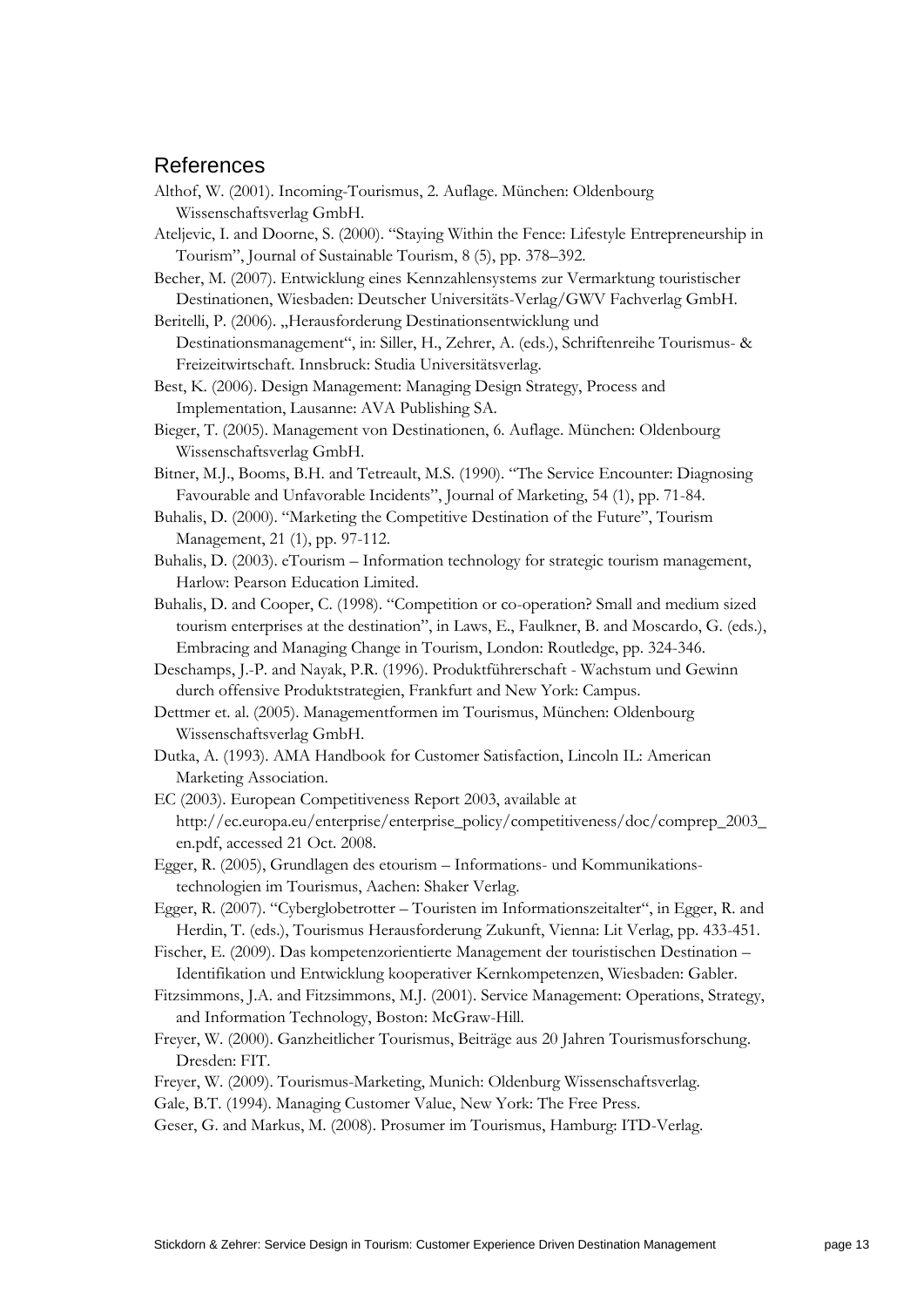- Getz, D. and Carlsen, J. (2000). "Characteristics and Goals of Family and Owner-Operated Businesses in the Rural Tourism and Hospitality Sectors", Tourism Management, 21 (6), pp. 547–560.
- Getz, D. and Carlsen, J. (2005). "Family business in tourism: state of the art", Annals of Tourism Research, 32 (1), pp. 237–258.
- Grönroos, C. (2001). "A Service Quality Model and its Marketing Implications", European Journal of Marketing, 18 (4), pp. 36-44.
- Henkoff, R. (1994). "Service is Everybody"s Business", Fortune, 27, pp. 48-60.

Heskett, J.L., Sasser, E. and Schlesinger, L.A. (1997). The Value Profit Chain: Treat Employees Like Customers and Customers Like Employees, New York: Simon & Schuster.

Holloway, J.C. (2004). Marketing for Tourism, Harlow: Pearson Education Limited.

Jamieson, W. (2006). "Defining Urban Tourism Management", in Jamieson, W. (ed.), Community Destination Management in Developing Economics, New York: The Haworth Hospitality Press.

Johnson, J.W. (1996). "Linking Employee Perceptions of Service Climate to Customer Satisfaction", Personnel Psychology, 49 (4), pp. 831-815.

Johnston, R. (1995). "The Determinants of Service Quality: Satisfiers and Dissatisfiers", International Journal of Service Industry Management, Vol. 6, No. 5, pp. 53–71.

Kandampully, J. (2002). Services Management – The New Paradigm in Hospitality, Australia: Pearson Education.

Kimbell, L. (2008). "Service design: a 21st century interdiscipline", in Kimbell, L. and Seidel, V.P. (eds.), Designing for Services – Multidisciplinary Perspectives, Oxford: University of Oxford – Said Business School.

Kirby, J. (2006). "Viral Marketing", in Kirby, J. and Marsden P. (eds.), connected marketing, Oxford: Butterworth-Heinemann.

Klemm, K. (1983). "Räumliche Grundlagen und Bedingungen der Fremdenverkehrsentwicklung", in: Haedrich, G., Kaspar, C., Kleinert, H., Klemm, C. (eds.), Tourismus Management. Tourismus- Marketing und Fremdenverkehrsplanung, Berlin: Walter de Gruyter & Co., S. 25 – 36.

Koivisto, M. (2009). "Frameworks for structuring services and customer experiences", in Miettinen S, and Koivisto, M. (eds.), Designing Services with Innovative Methods, Helsinki: Taik Publications.

Lane, M. (2007). "The Visitor Journey: the new road to success", International Journal of Contemporary Hospitality Management, 19 (3), pp. 245-254.

Luft, H. (2007). Destination Management in Theorie und Praxis: Organisation und Vermarktung von Tourismusorten und Tourismusregionen, Meßkirch: Gmeiner-Verlag GmbH.

- Lynn, M.L., Lytle, R.S. and Bobek, S. (2000). "Service Orientation in Transitional Markets: Does it Matter?", European Journal of Marketing, 34 (3/4), pp. 279-298.
- Lytle, R.S. and Timmerman, J.E. (2006). "Service Orientation and Performance: an Organizational Perspective", Journal of Services Marketing, 20 (2), pp. 136-147.
- Mager, B. (2004). Service Design A Review, Cologne: Service Design Network.

Mager, B. (2009). Service Design, Paderborn: Fink

Matzler, K. (1997). Kundenzufriedenheit und Involvement, Wiesbaden: Gabler.

- Merholz, P, Wilkens, T., Schauer, B. and Verba, D. (2008). Subject to Change: Creating Great Products and Services for an Uncertain World, Sebastopol: O"Reilly Media.
- Miettinen, S. (2007). Designing the Creative Tourism Experience, Helsinki: University of Art and Design Helsinki.

Morrison, A., Rimmington, M. and Williams, S. (1999). Entrepreneurship in the Hospitality, Tourism and Leisure Industries, Oxford: Butterworth Heinemann.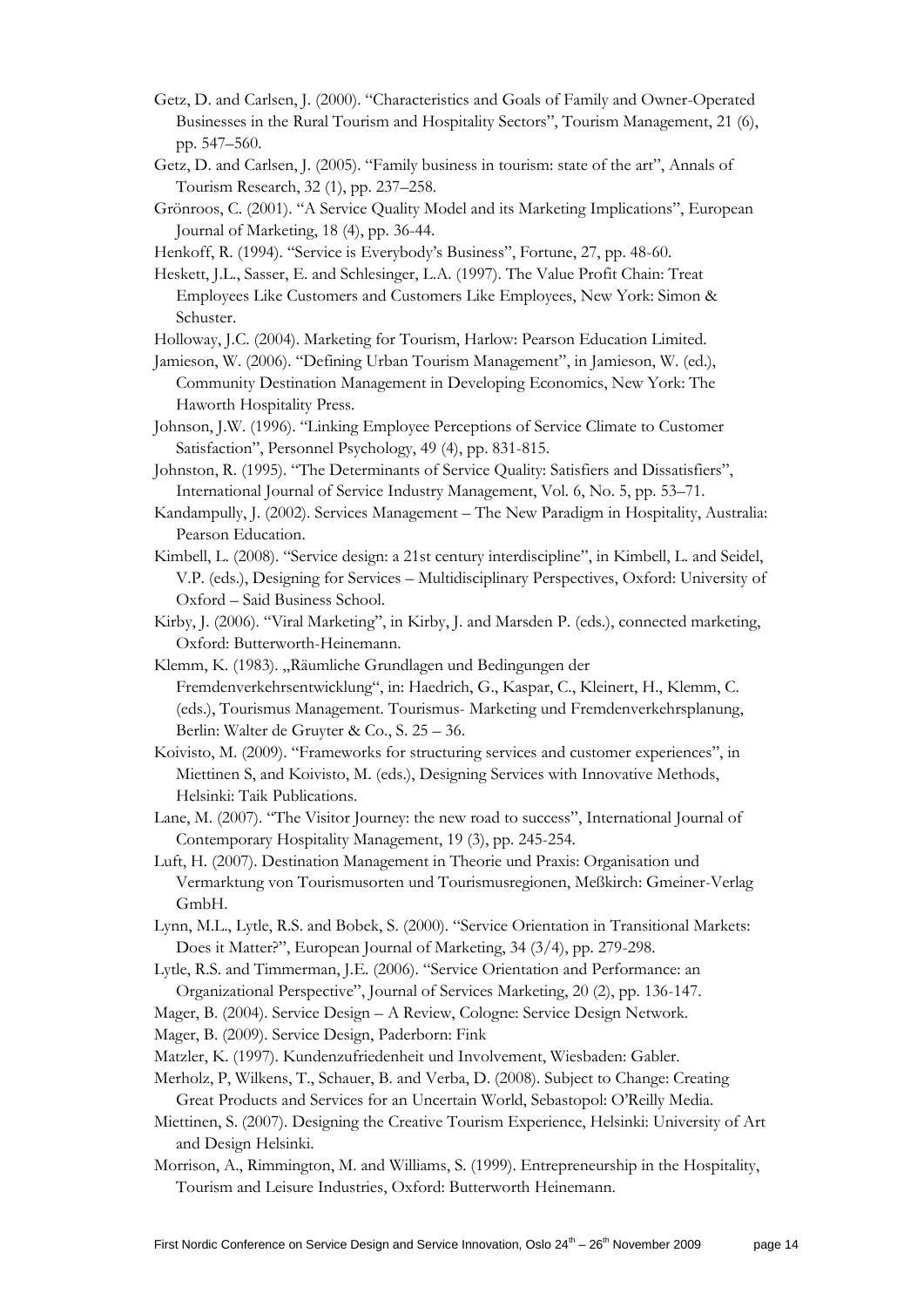Müller, H. R. (2002). Freizeit und Tourismus. Eine Einführung in Theorie und Politik. Bern: Forschungsinstitut für Freizeit und Tourismus der Universität Bern.

Normann, R. (2000). Service Management, West Sussex: John Wiley & Sons.

Oliver, R.L. (1980). "A Cognitive Model of the Antecedents and Consequences of Satisfaction Decisions", Journal of Marketing Research, November, pp. 460–469.

- Oliver, R.L. (1997). Satisfaction: A Behavioral Perspective on the Customer, New York: McGraw-Hill.
- Opaschowski, H. W. (2002). Tourismus. Eine systematische Einführung. 3. Auflage. Opladen: Verlag Leske + Budrich
- Palmer, A. and Bejou, D. (1995). "Tourism destination marketing alliances", Annals of Tourism Research, 3, pp. 616-629.
- Partício, L., Raymond, P.F., and Falcão e Cunha, J. (2008). "Designing Multi-Interface Service Experiences: The Service Experience Blueprint", Journal of Service Research, 10 (4), pp. 318-334.
- Pechlaner, H., Raich, F., Zehrer, A. and Peters, M. (2004). "Growth Perceptions of Small and Medium-Sized Enterprises (SMEs) – The Case of South Tirol", Tourism Review, 59 (4), pp. 7-13.
- Pruitt, J. S. and Adlin, T. (2006). The Persona Lifecycle, San Francisco: Elsevier.
- Ritchie, J. R. B. and Crouch, G. I. (2000). "The competitive destination: A sustainable perspective", Tourism Management, 21, p. 1-7.
- Rust, R.T., Zahorik, A.J. and Keiningham, T.L. (1996). Service Marketing, New York: Harper Collins.
- Saffer, D. (2006). Designing for interaction: Creating Smart Applications and Clever Devices, Berkeley: AIGA Design Press.
- Schertler, W. (2006). Strategisches Affinity-Group Management Wettbewerbsvorteile durch ein neues Zielgruppenverständnis, Wiesbaden: Gabler.
- Schneider, B. and Bowen, D.E. (1995). Winning the Service Game, Boston, MA: Harvard Business School Press.
- Schweda, A. (2004). "Independent International Traveller Evaluations of Traditional and Interactive Holiday Information Sources Along Temporal and Utility Dimensions", in Frew, A.J. (ed.), Information and Communication Technologies in Tourism 2004, Vienna: Springer.
- Smallbone, D., North, D. and Vickers, I. (1999). SME Policy and the Regional Dimension of Innovation: Background: the Role and Characteristics of SMEs, SMEPOL final report, Middlesex.
- Stickdorn, M. (2007). Affinity-Group Management Capturing Elusive Scene Markets, Norderstedt: BoD.
- Stickdorn, M. (2009). "Service Design in Tourism", in Miettinen S, and Koivisto, M. (eds.), Designing Services with Innovative Methods, Helsinki: Taik Publications.
- Strnad, R. (2008). Service-Design im Tourismus: Die Gestaltung von Service-Kontaktpunkten anhand der Persona-Analyse, Saarbrücken: VDM.
- Sureshchandar, G.S., Rajendran, C. and Anantharaman, R.N. (2002). "The Relationship between Service Quality and Customer Satisfaction – A Factor Specific Approach", Journal of Services Marketing, 16 (4), pp. 363-379.
- Teboul, J. (2006). Service is Front Stage, New York: Palgrave Macmillan.
- Thomas, R., Friel, M. and Jameson, S. (1999). "Small business management", in Thomas, R. (ed.), The Management of Small Tourism and Hospitality Firms, London: Cassell.
- Vavra, T. G. (1997). Improving Your Measurement of Customer Satisfaction: A Guide to Creating, Conducting, Analyzing, and Reporting Customer Satisfaction Measurement Program, Milwaukee: American Society for Quality.